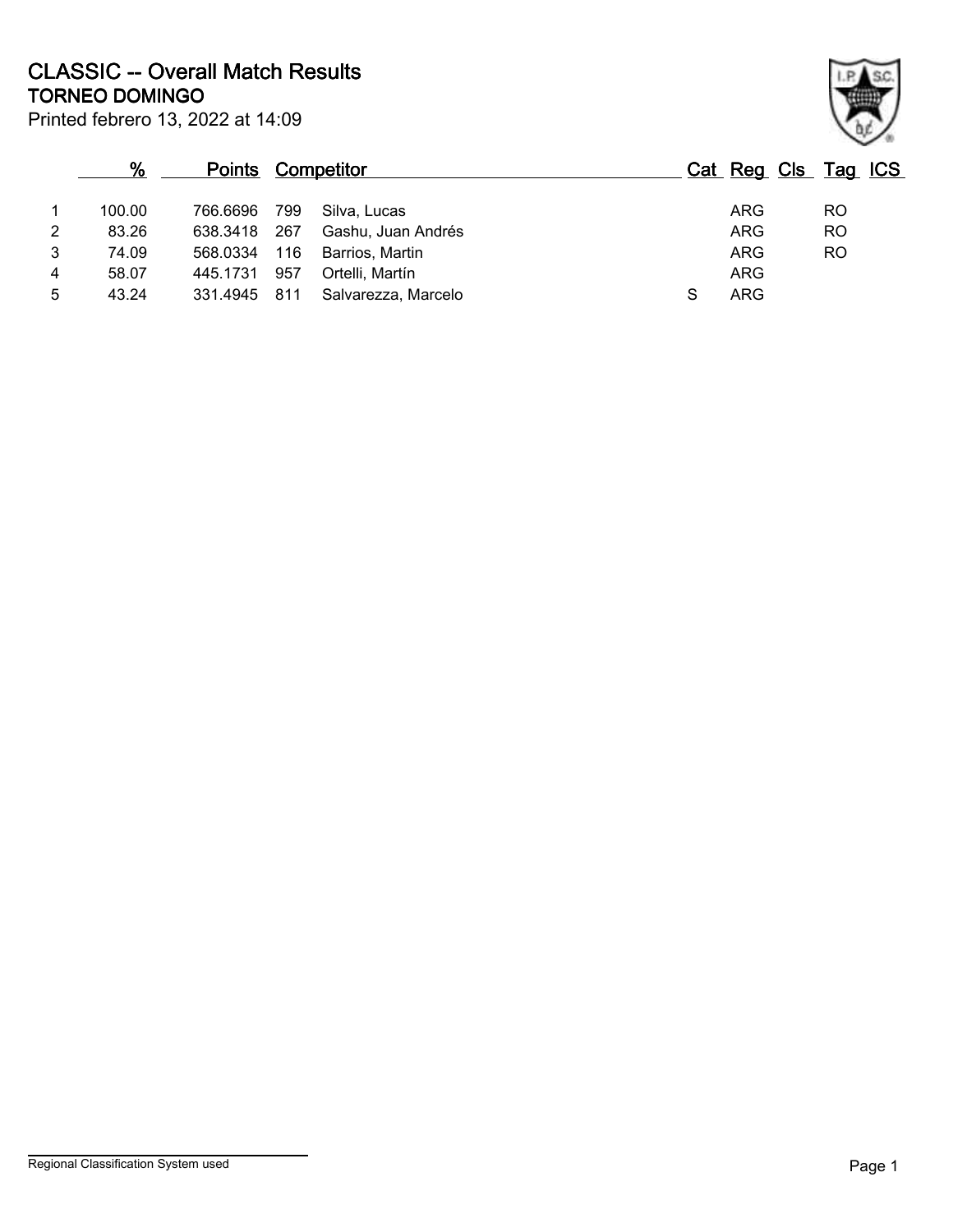Printed febrero 13, 2022 at 14:09 **TORNEO DOMINGO OPEN -- Overall Match Results**

|                | %      | <b>Points Competitor</b> |     |                           |    | Cat Reg Cls Tag ICS |           |  |
|----------------|--------|--------------------------|-----|---------------------------|----|---------------------|-----------|--|
| 1              | 100.00 | 736.2458                 | 722 | Lopez, Nestor Leonardo    |    | <b>ARG</b>          |           |  |
| $\overline{2}$ | 97.02  | 714.2733                 | 468 | Prieto, Marcelo Germán    |    | <b>ARG</b>          |           |  |
| 3              | 96.89  | 713.3162                 | 571 | Tondini, Claudio Oscar    | S  | <b>ARG</b>          |           |  |
| 4              | 95.66  | 704.2884                 | 62  | Gregori, Leandro Javier   |    | <b>ARG</b>          | RO        |  |
| 5              | 92.33  | 679.7761                 | 824 | Burini, Gustavo Mario     | S  | <b>ARG</b>          | <b>RO</b> |  |
| 6              | 86.69  | 638.2814                 | 117 | Basavilbaso Bioy, Florent |    | <b>ARG</b>          |           |  |
| $\overline{7}$ | 86.64  | 637.8873                 | 324 | Kruszewski, Marcos Hugo   | SS | <b>ARG</b>          |           |  |
| 8              | 83.67  | 616.0466                 | 617 | Pluis, Walter Daniel      | S  | <b>ARG</b>          |           |  |

Regional Classification System used **Page 1** 

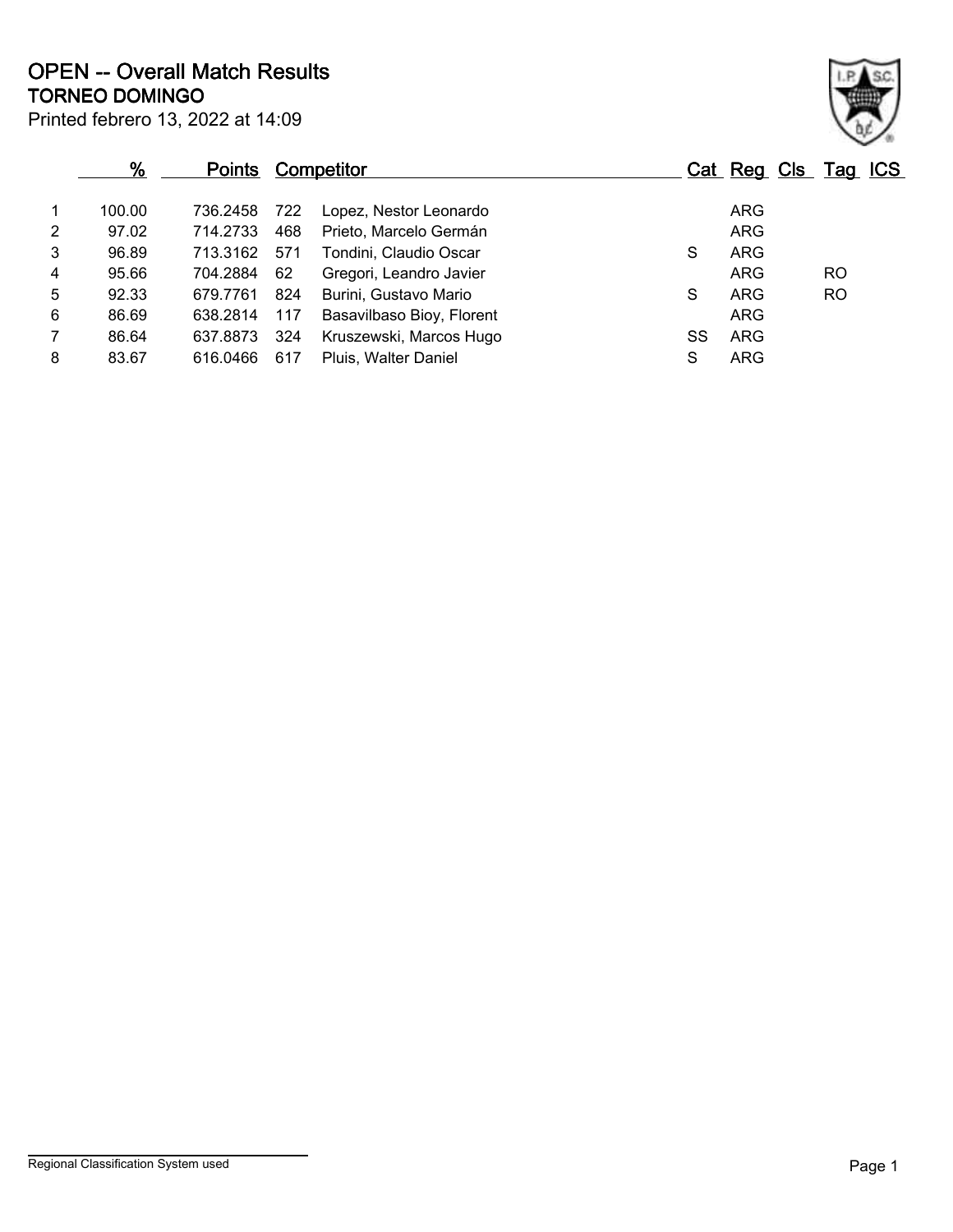**TORNEO DOMINGO PRODUCTION -- Overall Match Results**

| Printed febrero 13, 2022 at 14:09 |  |  |  |  |
|-----------------------------------|--|--|--|--|
|-----------------------------------|--|--|--|--|



|                | <u>%</u> | <u>Points</u> |      | <u>Competitor</u>                  |               | <u>Cat Reg Cls Tag ICS</u> |            |  |
|----------------|----------|---------------|------|------------------------------------|---------------|----------------------------|------------|--|
| 1              | 100.00   | 750.9671      | 1173 | Savarelli, Franco                  |               | <b>ARG</b>                 |            |  |
| 2              | 97.52    | 732.3105      | 419  | Obertello, Daniel Héctor           | $\mathsf S$   | <b>ARG</b>                 |            |  |
| 3              | 94.86    | 712.3587      | 632  | Bastiani, Juan Pablo               |               | <b>ARG</b>                 |            |  |
| 4              | 93.74    | 703.9556      | 333  | Lanzilotta, Julio Dario            |               | <b>ARG</b>                 |            |  |
| 5              | 85.15    | 639.4209      | 254  | Frattini, Raúl Pablo               | S             | <b>ARG</b>                 |            |  |
| 6              | 84.19    | 632.2556      | 1054 | Cavia, Miguel                      | ${\mathsf S}$ | <b>ARG</b>                 |            |  |
| $\overline{7}$ | 82.26    | 617.7590      | 272  | Gentile, Diego Cesar               | $\mathbf S$   | <b>ARG</b>                 |            |  |
| 8              | 82.09    | 616.4616      | 107  | Baigorria, Omar Horacio            | $\mathbf S$   | <b>ARG</b>                 | <b>RO</b>  |  |
| 9              | 81.92    | 615.2211      | 231  | Espiñeira, Miguel Ángel            |               | <b>ARG</b>                 |            |  |
| 10             | 80.72    | 606.2117      | 241  | Fava, Leopoldo Luis                |               | <b>ARG</b>                 | <b>RO</b>  |  |
| 11             | 80.26    | 602.7218      | 1086 | Lojo, Luciana Trinida              | L             | <b>ARG</b>                 |            |  |
| 12             | 79.92    | 600.1652      | 134  | Borges, Walter Santiago            | $\mathbf S$   | <b>ARG</b>                 |            |  |
| 13             | 77.53    | 582.2294      | 172  | Ces, Christian Danie               |               | <b>ARG</b>                 |            |  |
| 14             | 77.51    | 582.0524      | 1248 | Ortiz, Facundo Maximil             |               | <b>ARG</b>                 |            |  |
| 15             | 75.44    | 566.4999      | 474  | Rachich Kildegaard, Pablo Hernán   |               | <b>ARG</b>                 |            |  |
| 16             | 74.48    | 559.3514      | 959  | Fasci, Omar                        | SS            | <b>ARG</b>                 |            |  |
| 17             | 72.01    | 540.7690      | 1174 | Jordan, Hugo                       | S             | <b>ARG</b>                 | <b>RO</b>  |  |
| 18             | 71.18    | 534.5123      | 699  | Heusinger, Carlos Valentin         |               | <b>ARG</b>                 | <b>RO</b>  |  |
| 19             | 69.73    | 523.6119      | 57   | Da Silva Llugdar, Ismael Elí-as    | $\mathbf S$   | <b>ARG</b>                 |            |  |
| 20             | 67.92    | 510.0916      | 355  | López, Jorge Alberto               | $\mathsf S$   | <b>ARG</b>                 |            |  |
| 21             | 67.81    | 509.2368      | 477  | Ramos, Daniel Omar                 | ${\mathsf S}$ | <b>ARG</b>                 |            |  |
| 22             | 67.49    | 506.8410      | 214  | Delgado, Diego Ricardo             | $\mathbf S$   | <b>ARG</b>                 | <b>RO</b>  |  |
| 23             | 66.82    | 501.7750      | 43   | Jauregui, Martín                   |               | <b>ARG</b>                 | <b>RO</b>  |  |
| 24             | 66.74    | 501.2119      | 85   | Angio, Mariano Antonio             |               | <b>ARG</b>                 |            |  |
| 25             | 64.79    | 486.5157      | 105  | Bacarini, Arnaldo Cesár            | SS            | <b>ARG</b>                 |            |  |
| 26             | 64.10    | 481.3896      | 1227 | Raffo, Martin Alberto              |               | <b>ARG</b>                 |            |  |
| 27             | 63.08    | 473.6956      | 79   | Alvarez, Nestor Raúl               |               | <b>ARG</b>                 |            |  |
| 28             | 61.19    | 459.4809      |      | 1514 Pino, Jose Daniel             |               | <b>ARG</b>                 |            |  |
| 29             | 60.87    | 457.1033      | 1225 | Speranza, Sebastian Alejo          |               | <b>ARG</b>                 |            |  |
| 30             | 58.45    | 438.9447      | 33   | Fink, Claudia                      | L             | <b>ARG</b>                 |            |  |
| 31             | 57.95    | 435.1822      |      | 1485 Alvarez Berro, Aditardo Cesar | SS            | <b>ARG</b>                 |            |  |
| 32             | 56.48    | 424.1721      |      | 1416 Arakaki, Luis Alberto         |               | <b>ARG</b>                 |            |  |
| 33             | 55.71    | 418.3470      | 615  | Crespo, Juan Jose                  |               | <b>ARG</b>                 |            |  |
| 34             | 52.64    | 395.3278      | 114  | Bareiro, Andrea Celeste            | L             | <b>ARG</b>                 |            |  |
| 35             | 49.99    | 375.4435      | 619  | Fiorese, Daniel Pedro              | SJ            | <b>ARG</b>                 | <b>RO</b>  |  |
| 36             | 49.62    | 372.6336      | 157  | Carmona, Hugo Deonelo              | SS            | <b>ARG</b>                 |            |  |
| 37             | 49.27    | 369.9892      | 1148 | He, Chongfang                      |               | <b>ARG</b>                 | <b>NOV</b> |  |
| 38             | 47.47    | 356.4586      | 611  | Troncoso, Camilo Horacio           | SS            | <b>ARG</b>                 | <b>NOV</b> |  |
| 39             | 46.31    | 347.7537      | 1549 | Laprovitera, Leandro               |               | <b>ARG</b>                 |            |  |
| 40             | 45.51    | 341.7718      | 1553 | Ghiglione, Martin                  |               | <b>ARG</b>                 |            |  |
| 41             | 44.11    | 331.2154      | 1531 | Molina, Christian                  |               | <b>ARG</b>                 |            |  |
| 42             | 43.02    | 323.0916      | 1585 | Hay Chaia, Matias                  |               | <b>ARG</b>                 |            |  |
| 43             | 42.28    | 317.5156      | 1697 | Abia, Alvaro Pedro                 |               | <b>ARG</b>                 |            |  |
| 44             | 40.66    | 305.3514      |      | 1538 Naya, Christian               | $\mathbf S$   | <b>ARG</b>                 |            |  |
| 45             | 38.94    | 292.3989      |      | 1663 Stenger Yañez, Matías Manuel  |               | <b>ARG</b>                 |            |  |

Regional Classification System used **Page 1**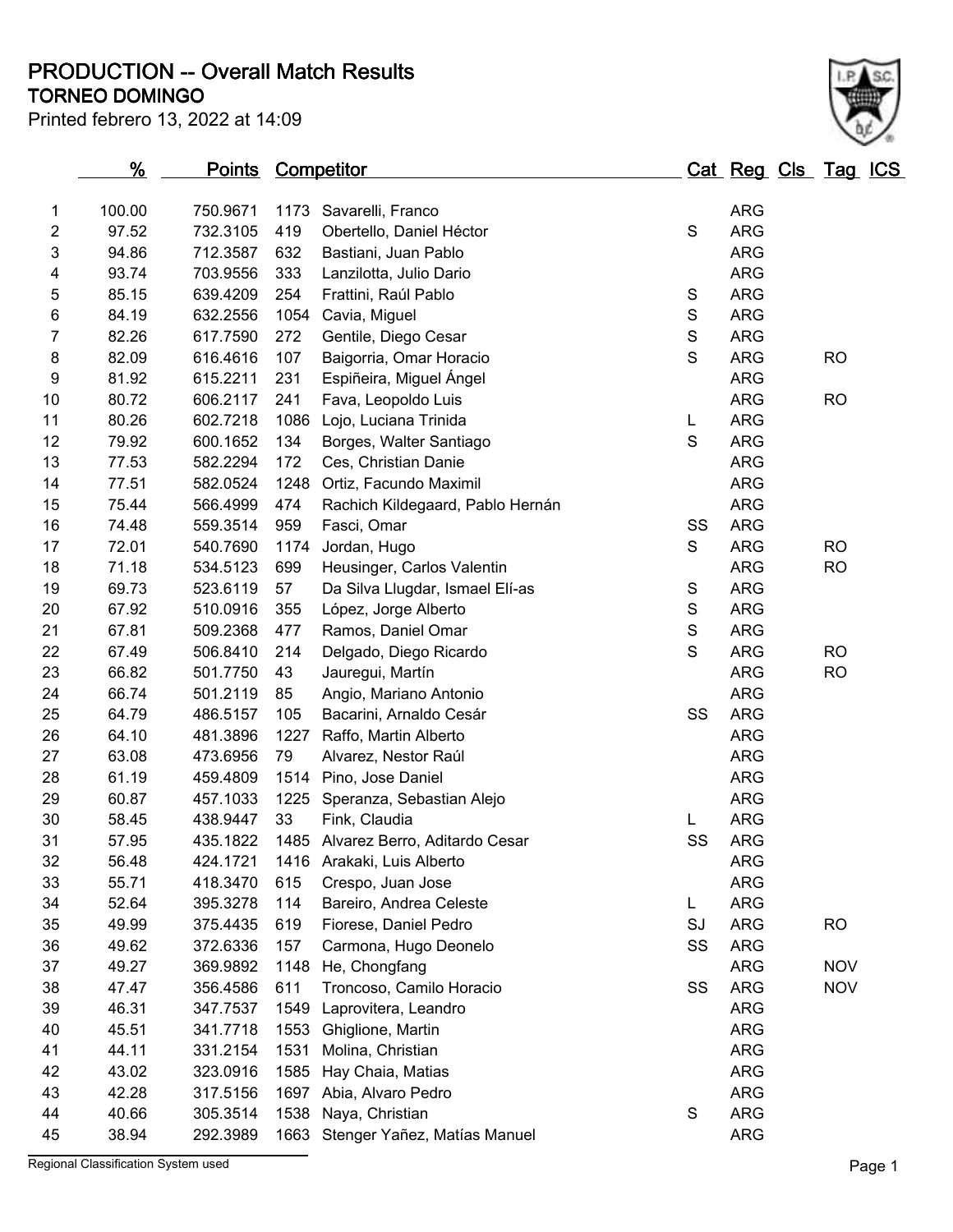**TORNEO DOMINGO PRODUCTION -- Overall Match Results**

| ł |  |
|---|--|

| Printed febrero 13, 2022 at 14:09 |  |
|-----------------------------------|--|
|                                   |  |

|          | %              |          | <b>Points Competitor</b>                                                  | Cat Reg Cls Tag ICS             |
|----------|----------------|----------|---------------------------------------------------------------------------|---------------------------------|
| 46<br>47 | 35.46<br>29.45 |          | 266.3229 1222 Obljubek, Santiago<br>221.1379 1640 Guerreiro, Jose Marcelo | ARG<br>RO.<br><b>CUR</b><br>ARG |
| 48       | 27.77          | 208.5147 | Oliva, Lucas Matías<br>421                                                | ARG                             |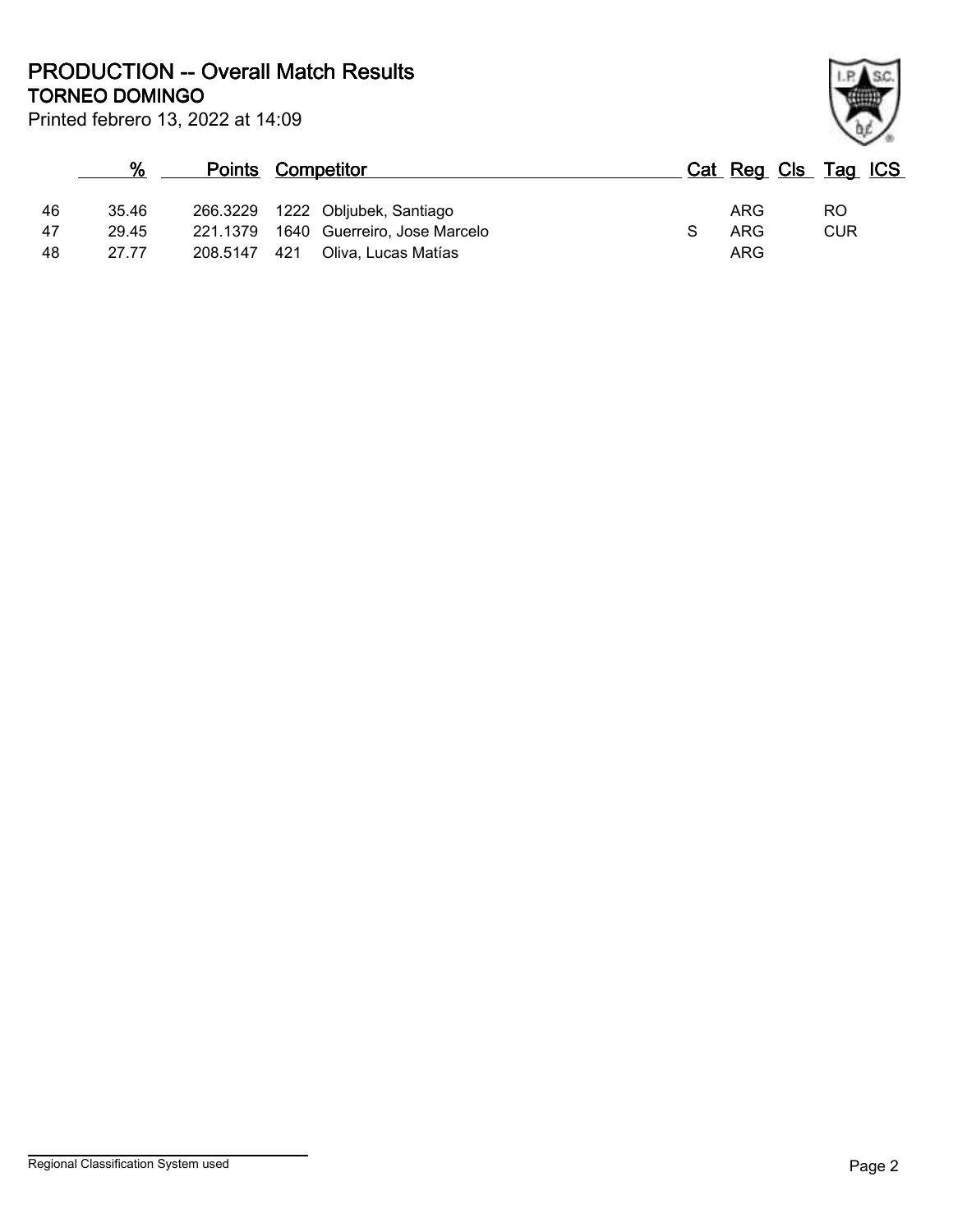## **TORNEO DOMINGO PRODUCTION OPTICS -- Overall Match Results**

| × |  |
|---|--|

Printed febrero 13, 2022 at 14:09

|    | $\frac{9}{6}$ | <b>Points</b> |      | <b>Competitor</b>              |    | Cat Reg Cls Tag ICS |    |  |
|----|---------------|---------------|------|--------------------------------|----|---------------------|----|--|
|    | 100.00        | 737.9646      | 232  | Espinha Patricio, Diego Gaston |    | <b>ARG</b>          |    |  |
| 2  | 99.22         | 732.2327      | 38   | Zoppi, Daniel                  | S  | <b>ARG</b>          |    |  |
| 3  | 92.01         | 678.9939      | 464  | Ponizio, Leonardo Albert       |    | <b>ARG</b>          |    |  |
| 4  | 91.94         | 678.5026      | 568  | Testa, Diego Enrique           | SJ | <b>ARG</b>          |    |  |
| 5  | 88.97         | 656.5665      | 137  | Bragadini, Hector Alberto      |    | <b>ARG</b>          |    |  |
| 6  | 80.92         | 597.1701      | 299  | Grimberg, Sergio Daniel        |    | <b>ARG</b>          | RO |  |
|    | 75.43         | 556.6730      | 1399 | Ameghino, Javier               | S  | <b>ARG</b>          |    |  |
| 8  | 66.97         | 494.2077      | 1281 | Lifschitz, Daniel Eduardo      | SS | ARG                 |    |  |
| 9  | 64.87         | 478.7237      | 279  | Gianni, Julio César            | S  | <b>ARG</b>          |    |  |
| 10 | 35.97         | 265.4478      | 478  | Randazzo, Guillermo Raúl       | SS | ARG                 |    |  |
|    |               |               |      |                                |    |                     |    |  |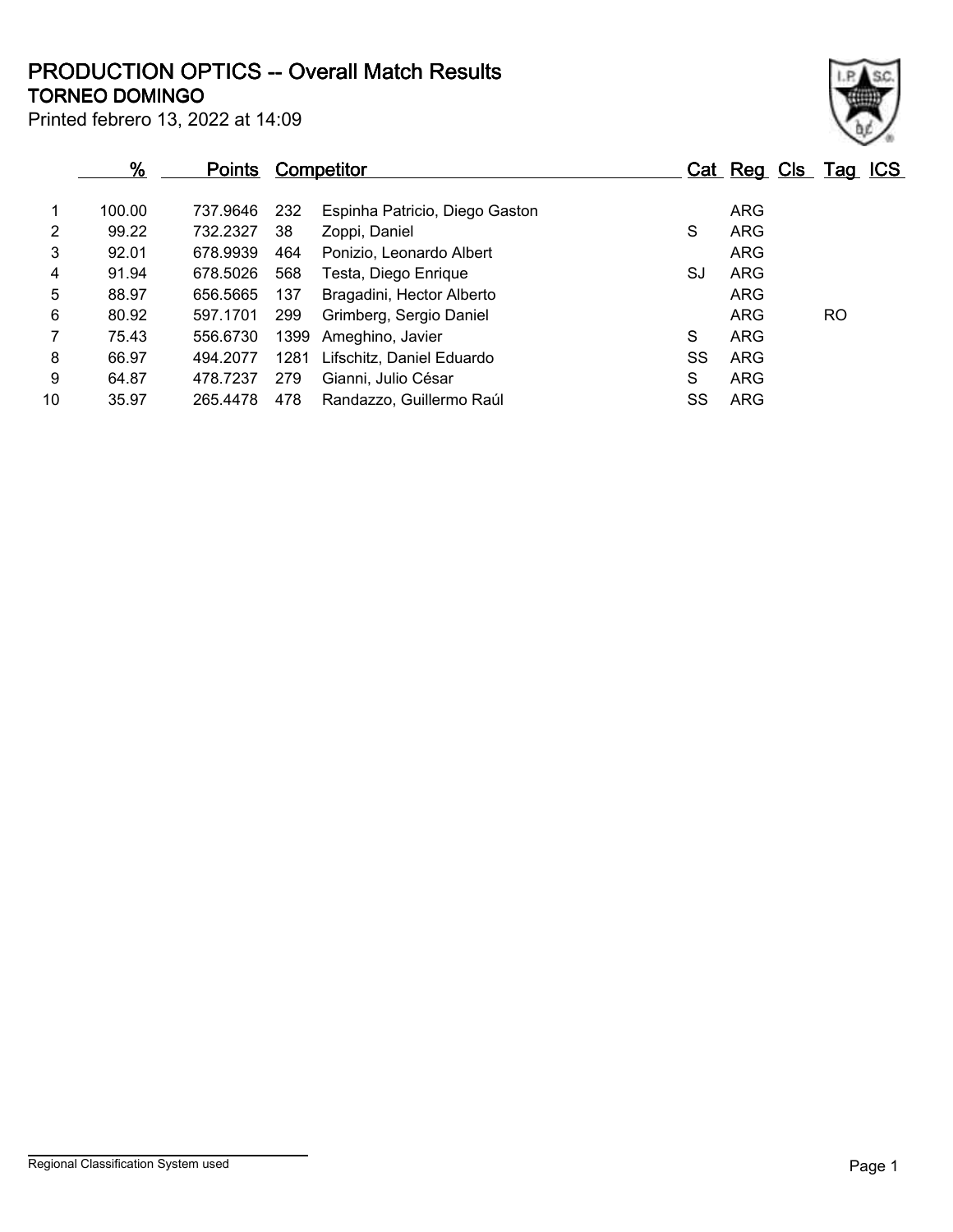**TORNEO DOMINGO STANDARD -- Overall Match Results**

|                | %      | <u>Points</u> |            | <b>Competitor</b>            |    | Cat Reg Cls Tag ICS |           |  |
|----------------|--------|---------------|------------|------------------------------|----|---------------------|-----------|--|
| $\mathbf{1}$   | 100.00 | 753.9944      | <b>200</b> | Crespo, Alejandro Martí      |    | <b>ARG</b>          |           |  |
| $\overline{2}$ | 97.64  | 736.1625      | 564        | Suárez, Rodrigo Daniel       |    | <b>ARG</b>          | <b>RO</b> |  |
| 3              | 97.43  | 734.6388      | 385        | Meccia, Marcelo Damián       |    | <b>ARG</b>          |           |  |
| $\overline{4}$ | 91.99  | 693.6137      |            | 1229 Disanti, Thomas Diego   |    | ARG                 |           |  |
| 5              | 84.41  | 636.4506      | 144        | Burgos, Adrián Oscar         | S  | <b>ARG</b>          |           |  |
| 6              | 83.62  | 630.4713      | 538        | Seifert, Sebastián Ariel     |    | <b>ARG</b>          |           |  |
| $\overline{7}$ | 82.61  | 622.8540      | 273        | Gentile, Ricardo Aurelio     | SS | <b>ARG</b>          |           |  |
| 8              | 77.46  | 584.0265      |            | 1526 Pereyra, Esteban Emilio |    | <b>ARG</b>          |           |  |
| 9              | 73.04  | 550.6800      | 199        | Cots, Gustavo Javier         | S  | <b>ARG</b>          |           |  |
|                |        |               |            |                              |    |                     |           |  |